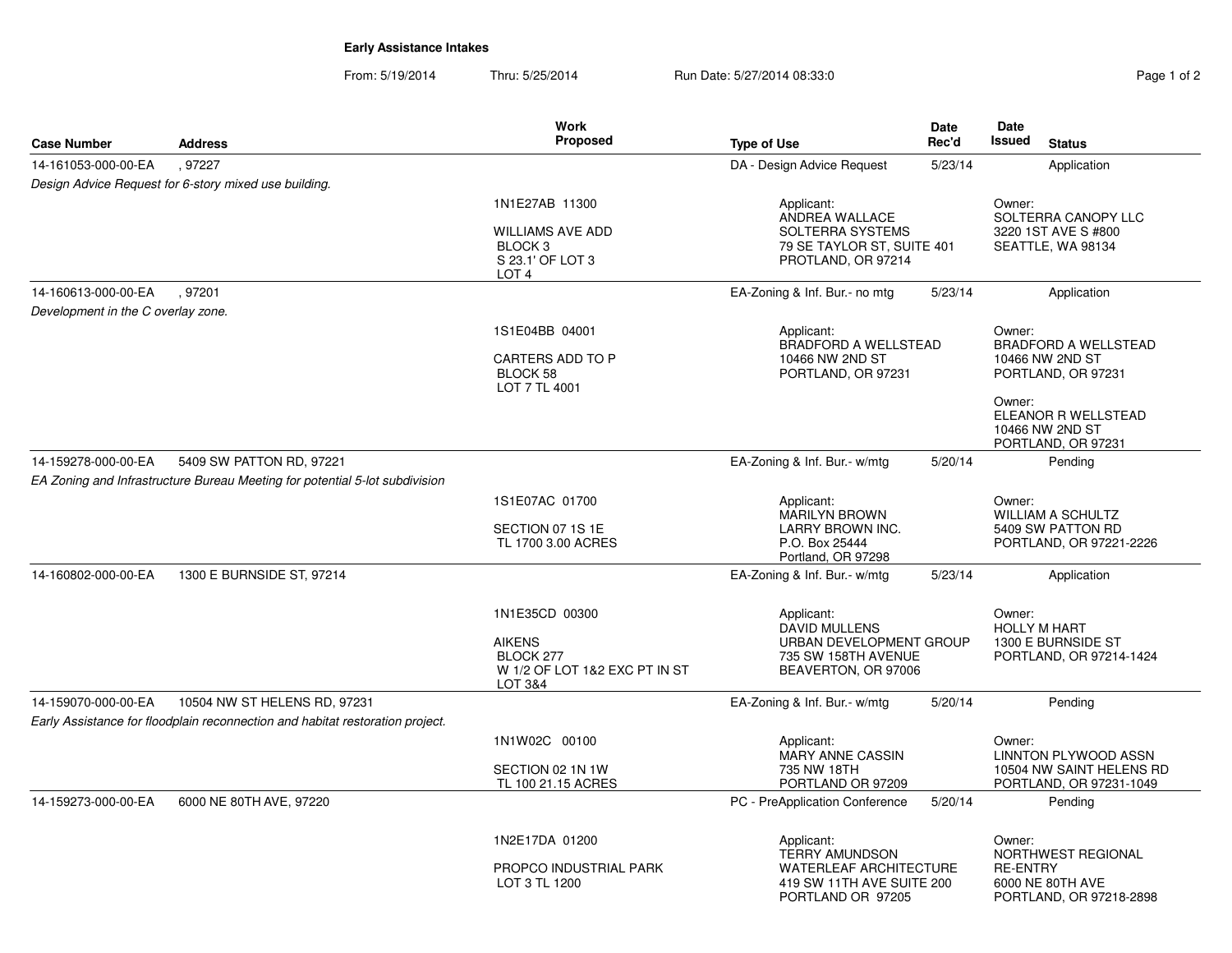**Early Assistance Intakes**

From: 5/19/2014Thru: 5/25/2014 Run Date: 5/27/2014 08:33:0

| aae 2 | ot |
|-------|----|

| <b>Case Number</b>                                                                                                                                                                                                                                                                                                                                    | <b>Address</b> | <b>Work</b><br><b>Proposed</b>                           | <b>Type of Use</b>                                                                                | Date<br>Rec'd                                  | Date<br>Issued                                                                            | <b>Status</b>                                                                                                                           |
|-------------------------------------------------------------------------------------------------------------------------------------------------------------------------------------------------------------------------------------------------------------------------------------------------------------------------------------------------------|----------------|----------------------------------------------------------|---------------------------------------------------------------------------------------------------|------------------------------------------------|-------------------------------------------------------------------------------------------|-----------------------------------------------------------------------------------------------------------------------------------------|
| 14-158683-000-00-EA                                                                                                                                                                                                                                                                                                                                   | . 97218        |                                                          | PC - PreApplication Conference                                                                    | 5/19/14                                        |                                                                                           | Pending                                                                                                                                 |
| Pre-Application Conference to discuss Type III N. Cully Development Review for<br>the development of a new 24-acre city park -- Cully Park. Park will include sports<br>field, playground and parking area.  Possible Adjustment for landscaping<br>requirements. Site is former landfill with limitations regarding excavation, digging<br>into cap. |                | 1N2E17DC 00300<br>SECTION 17 1N 2E<br>TL 300 24.96 ACRES | Applicant:<br>Alan Hipolito<br>Verde, Inc.<br>6899 NE Columbia Blvd., Ste A<br>Portland, OR 97218 |                                                | Owner:<br>PORTLAND CITY OF (BUREAU OF<br>1120 SW 5TH AVE #1302<br>PORTLAND, OR 97204-1912 |                                                                                                                                         |
| 14-159368-000-00-EA                                                                                                                                                                                                                                                                                                                                   |                |                                                          | Public Works Inquiry                                                                              | 5/20/14                                        |                                                                                           | Pending                                                                                                                                 |
| Public Works Inquiry - Basic Guidance. Construction of new SFR. Questions on<br>sewer / stormwater management, improvement requirements & dedications.                                                                                                                                                                                                |                | 1S1E32AB 04606<br><b>ARNOLD PLACE</b><br>LOT 6           | Applicant:<br><b>ROB HUMPHREY</b><br><b>FASTER PERMITS</b>                                        | 14334 NW EAGLERIDGE LANE<br>PORTLAND, OR 97229 |                                                                                           | RANCFARD J HOPKINS<br>5001 SW MILES ST<br>PORTLAND, OR 97219-1483<br>CONSTANCE M HOPKINS<br>5001 SW MILES ST<br>PORTLAND, OR 97219-1483 |

**Total # of Early Assistance intakes: 8**

 $\blacksquare$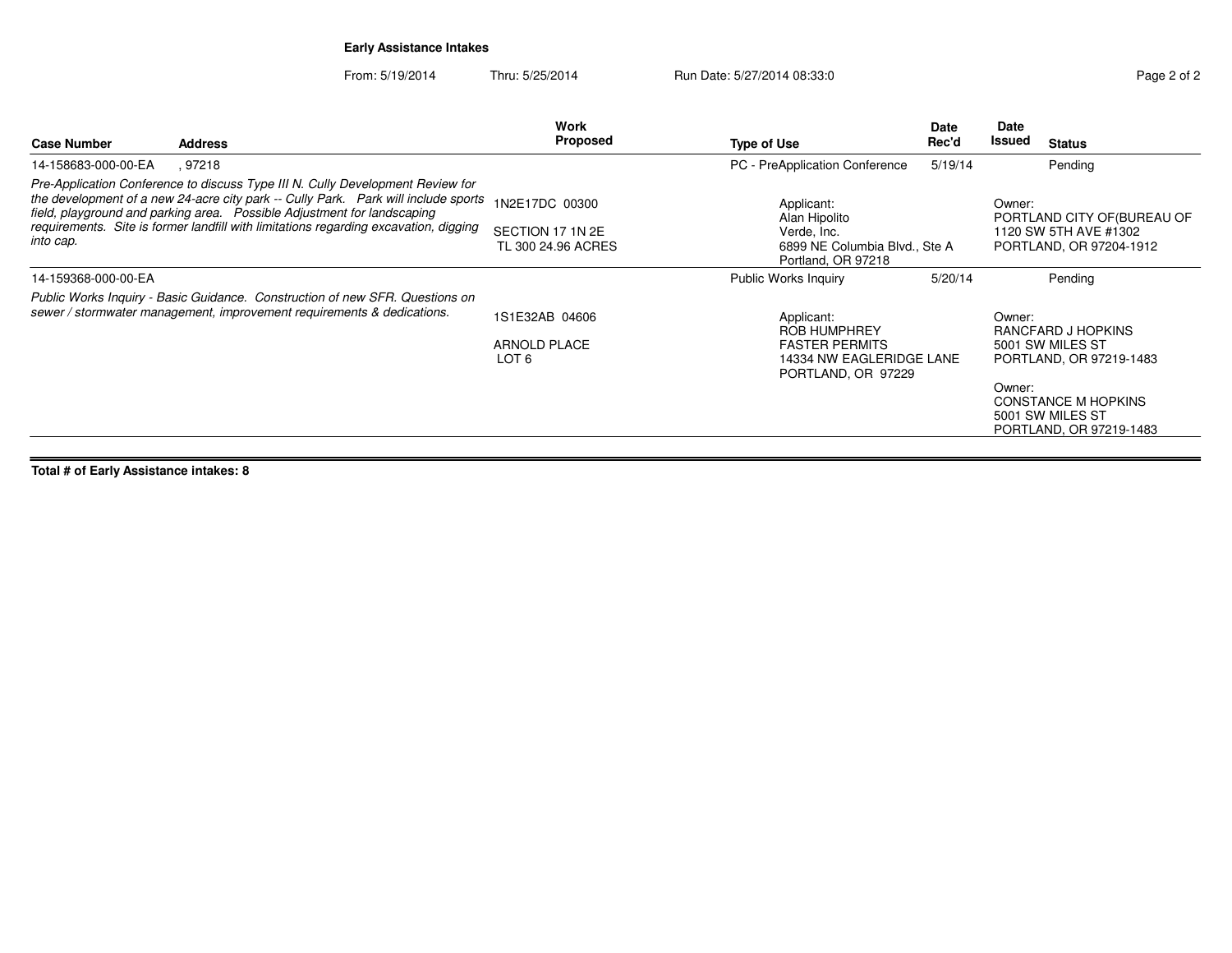**Final Plat Intakes**

| <b>Case Number</b>                                                                                                                                                                                                                                                                                                                                                                                                                                    | <b>Address</b>                                                                                                                                                              | <b>Work</b><br>Proposed                                                                                      | <b>Date</b><br>Rec'd<br><b>Type of Use</b>                                                                                   | Date<br>Issued<br><b>Status</b>                                                                                                                                            |
|-------------------------------------------------------------------------------------------------------------------------------------------------------------------------------------------------------------------------------------------------------------------------------------------------------------------------------------------------------------------------------------------------------------------------------------------------------|-----------------------------------------------------------------------------------------------------------------------------------------------------------------------------|--------------------------------------------------------------------------------------------------------------|------------------------------------------------------------------------------------------------------------------------------|----------------------------------------------------------------------------------------------------------------------------------------------------------------------------|
| 06-143592-000-00-FP                                                                                                                                                                                                                                                                                                                                                                                                                                   | 8141 SE 162ND AVE, 97236                                                                                                                                                    | FP - Final Plat Review                                                                                       | 5/20/14                                                                                                                      | Application                                                                                                                                                                |
|                                                                                                                                                                                                                                                                                                                                                                                                                                                       |                                                                                                                                                                             | 1S2E24DD 00301<br>SECTION 24 1S 2E<br><b>TL 301</b><br>6.40 ACRES<br>POTENTIAL ADDITIONAL TAX \$37<br>469.83 | Applicant:<br>Mike Coyle<br><b>Faster Permits</b><br>14334 NW EAGLERIDGE LANE<br>PORTLAND, OR 97229                          | Owner:<br>PEACH TREE MEADOWS LLC<br>3140 SE HAWTHORNE BLVD<br>PORTLAND, OR 97214-4123                                                                                      |
| 06-181251-000-01-FP                                                                                                                                                                                                                                                                                                                                                                                                                                   |                                                                                                                                                                             | FP - Final Plat Review                                                                                       | 5/20/14                                                                                                                      | Application                                                                                                                                                                |
| Approval of a Preliminary Plan for a 2-lot partition, that will result in 2-lots for<br>detached or attached housing as illustrated with Exhibit C-1, subject to the<br>following conditions:                                                                                                                                                                                                                                                         |                                                                                                                                                                             | 1N2E32BA 00602<br>PARTITION PLAT 2003-49<br>LOT <sub>2</sub>                                                 | Applicant:<br><b>KRISTINE MCMAHON</b><br>WB WELLS ASSOCIATES<br>4230 NE FREMONT ST<br>PORTLAND, OR 97213                     | Owner:<br><b>COLBYCO CUSTOM</b><br><b>CONSTRUCTION</b><br>1541 SE PLEASANT VIEW DR<br>GRESHAM, OR 97080                                                                    |
|                                                                                                                                                                                                                                                                                                                                                                                                                                                       |                                                                                                                                                                             |                                                                                                              |                                                                                                                              | Owner:<br><b>LLC</b><br>1541 SE PLEASANT VIEW DR<br>GRESHAM, OR 97080                                                                                                      |
| 14-100630-000-00-FP                                                                                                                                                                                                                                                                                                                                                                                                                                   | 4725 N CONGRESS AVE, 97217                                                                                                                                                  | FP - Final Plat Review                                                                                       | 5/22/14                                                                                                                      | Application                                                                                                                                                                |
| Approval of Adjustments to 33.110.220.A (table 110-3) to reduce the north (side)<br>setback for future development on Parcel 2 and south (side) setback for future<br>development on Parcel 1 from 5 feet to 3 feet, per the approved site plans,<br>Exhibits C-1 through C-3<br>Approval of a Preliminary Plan for a 2 parcel partition that will result in two narrow<br>lots as illustrated with Exhibit C-1, subject to the following conditions: |                                                                                                                                                                             | 1N1E22BD 00800<br><b>CLIFFORD ADD</b><br>BLOCK 19<br>LOT <sub>6</sub>                                        | Applicant:<br><b>ROB HUMPHREY</b><br><b>FASTER PERMITS</b><br>14334 NW EAGLERIDGE LANE<br>PORTLAND, OR 97229                 | Owner:<br><b>BRISTOL CREEK HOMES</b><br>3055 NW YEON AVE #81<br>PORTLAND, OR 97210-1519<br>Owner:<br>DEVELOPMENT CO LLC<br>3055 NW YEON AVE #81<br>PORTLAND, OR 97210-1519 |
| 13-209049-000-00-FP                                                                                                                                                                                                                                                                                                                                                                                                                                   | 3671 SW BAIRD ST, 97219                                                                                                                                                     | FP - Final Plat Review                                                                                       | 5/19/14                                                                                                                      | Application                                                                                                                                                                |
| subject to the following conditions:                                                                                                                                                                                                                                                                                                                                                                                                                  | Approval of a proposal to divide property into 2 lots, with one being a flag lot, per<br>the approved site plans, Exhibits C-1 through C-2, signed and dated April 3, 2014, | 1S1E29BD 03400<br><b>BRUGGER VIEW</b><br><b>BLOCK1</b><br>LOT <sub>13</sub>                                  | Applicant:<br><b>STAN ANDERSON</b><br><b>BAIRD STREET DEVELOPMENT</b><br><b>LLC</b><br>3560 SW ALICE ST<br>PORTLAND OR 97219 | Owner:<br><b>BAIRD STREET DEVELOPMENT</b><br><b>LLC</b><br>3560 SW ALICE ST<br>PORTLAND, OR 97219                                                                          |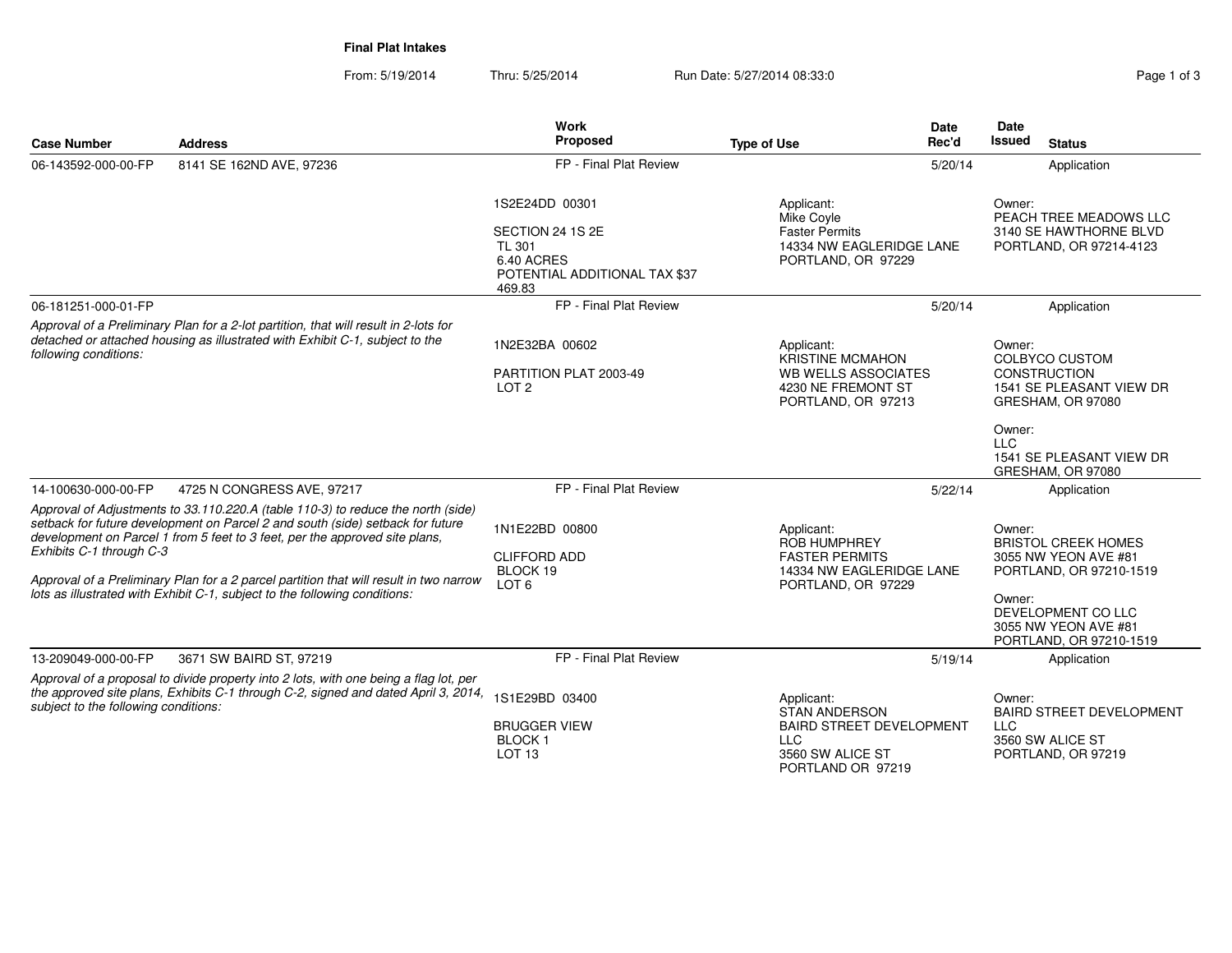**Final Plat Intakes**

From: 5/19/2014Thru: 5/25/2014 Run Date: 5/27/2014 08:33:0

**Case NumberWork** Proposed **AddressS** Proposed **Date Rec'dDateIssued Type of Use Issued Status** *Approval of an Adjustment to reduce the side building setback from the adjacent property line from 5 feet to 3 feet at the face of the bay (2'-10" at the foundation),and 4 feet 6 inches (4'-4" at the foundation) elsewhere.Approval of an Adjustment to reduce the side setback from the NE 53rd Ave right-of-way from 5 feet to 0 feet at the face of the bay foundation, approximately 1.5-feet at the building foundation, and a request for a 12-inch intrusion of the roofoverhang into the right-of-way.Approval of an Adjustment to increase the allowed building coverage on each lot from 60 percent to 70 percent, to allow patio areas above the garages along thestreet.Approval of an Adjustment to increase the allowed building length from 100-footto 148 feet.Approval of an Adjustment to allow the garage entry setbacks to be between 5and 8 feet.Approval of a Preliminary Plan for an 8-lot Subdivision, that will result in eight lotsfor attached housing,*06-130855-000-00-FP , <sup>97213</sup> FP - Final Plat Review1N2E31DB 16600CENTER ADD BLOCK 17 LOT 1Applicant: ALAN BOYER BAKER BOYER ROGERS & STONE 4484 TYLER DR11830 SW KERR PKWY STE 325 LAKE OSWEGO, OR 97035-1227Owner: ROGER BAKER HOOD RIVER, OR 970315/22/14Application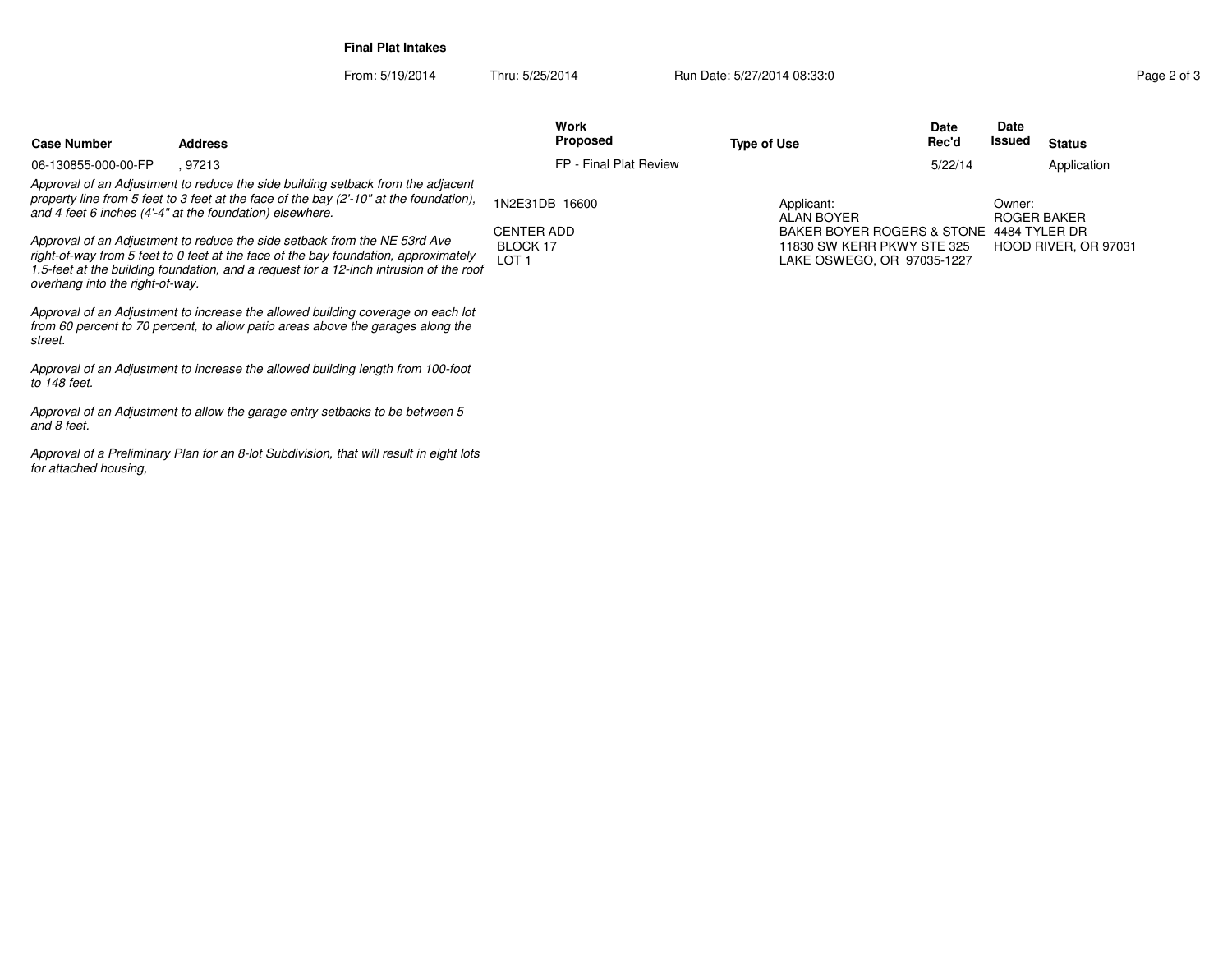**Final Plat Intakes**

From: 5/19/2014

Thru: 5/25/2014 Run Date: 5/27/2014 08:33:0

| <b>Case Number</b>                             | <b>Address</b>                                                                                                                                                                                                                                                                                                                                                                                                                                                                                                                                                                                                                                                                                                                                                                                                                                                                                                                     | <b>Work</b><br><b>Proposed</b>                             | <b>Type of Use</b>                                           | Date<br>Rec'd | Date<br>Issued<br><b>Status</b>                                                                 |
|------------------------------------------------|------------------------------------------------------------------------------------------------------------------------------------------------------------------------------------------------------------------------------------------------------------------------------------------------------------------------------------------------------------------------------------------------------------------------------------------------------------------------------------------------------------------------------------------------------------------------------------------------------------------------------------------------------------------------------------------------------------------------------------------------------------------------------------------------------------------------------------------------------------------------------------------------------------------------------------|------------------------------------------------------------|--------------------------------------------------------------|---------------|-------------------------------------------------------------------------------------------------|
| 14-115976-000-00-FP                            | 8811 SE BROOKLYN ST, 97266                                                                                                                                                                                                                                                                                                                                                                                                                                                                                                                                                                                                                                                                                                                                                                                                                                                                                                         | FP - Final Plat Review                                     |                                                              | 5/22/14       | Application                                                                                     |
| conditions:                                    | Approval of a Preliminary Plan for a 3-parcel partition, that will result in 3<br>single-dwelling lots, as illustrated with Exhibit C.2, subject to the following                                                                                                                                                                                                                                                                                                                                                                                                                                                                                                                                                                                                                                                                                                                                                                  | 1S2E09BD 05600                                             | Applicant:<br><b>KEVIN PARTAIN</b>                           |               | Owner:<br><b>GROUND BREAKERS</b>                                                                |
|                                                | A.Supplemental Plan. Three copies of an additional supplemental plan shall be<br>submitted with the final plat survey for review and approval. That plan must<br>portray how the conditions of approval listed below are met. In addition, the<br>supplemental plan must show the surveyed location of the following:<br>"Any buildings or accessory structures on the site at the time of the final plat                                                                                                                                                                                                                                                                                                                                                                                                                                                                                                                          | <b>JOHNSTON AC</b><br>BLOCK <sub>3</sub><br>W 75' OF LOT 8 | <b>URBAN VISIONS</b><br>223 NE 56TH AVE<br>PORTLAND OR 97213 |               | <b>CONSTRUCTION</b><br>6045 SE STARK ST<br>PORTLAND, OR 97215-1933<br>Owner:<br>DEVELOPMENT INC |
| application;<br>final plat application;        | "Any driveways and off-street vehicle parking areas on the site at the time of the<br>"The reduced side setbacks allowed under 33.120.270.D; and<br>"Any other information specifically noted in the conditions listed below.                                                                                                                                                                                                                                                                                                                                                                                                                                                                                                                                                                                                                                                                                                      |                                                            |                                                              |               | 6045 SE STARK ST<br>PORTLAND, OR 97215-1933                                                     |
|                                                | B. The following must occur prior to Final Plat approval:                                                                                                                                                                                                                                                                                                                                                                                                                                                                                                                                                                                                                                                                                                                                                                                                                                                                          |                                                            |                                                              |               |                                                                                                 |
| County and referenced on the final plat.       | 1. The applicant shall execute an Acknowledgement of Tree Preservation<br>Requirements that notes tree preservation requirements that apply to Parcel 1. A<br>copy of the approved Tree Preservation Plan must be included as an Exhibit to<br>the Acknowledgement. The acknowledgment shall be recorded with Multnomah                                                                                                                                                                                                                                                                                                                                                                                                                                                                                                                                                                                                            |                                                            |                                                              |               |                                                                                                 |
| development of individual lots:                | C. The following conditions are applicable to site preparation and the                                                                                                                                                                                                                                                                                                                                                                                                                                                                                                                                                                                                                                                                                                                                                                                                                                                             |                                                            |                                                              |               |                                                                                                 |
|                                                | 1. Development on Parcel 1 shall be in conformance with the Preliminary Land<br>Division Plan (Exhibit C.2) and the applicant's arborist report (Exhibit A.2).<br>Specifically, Tree #54 is required to be preserved, with the root protection zone<br>indicated on Exhibit A.2. Tree protection fencing is required along the root<br>protection zone of each tree to be preserved. The fence must be 6-foot high<br>chain link and be secured to the ground with 8-foot metal posts driven into the<br>ground. Encroachment into the specified root protection zones may only occur<br>under the supervision of a certified arborist. Planning and Zoning approval of<br>development in the root protection zones is subject to receipt of a report from an<br>arborist, explaining that the arborist has approved of the specified methods of<br>construction, and that the activities will be performed under his supervision. |                                                            |                                                              |               |                                                                                                 |
|                                                | 2. The applicant must meet the addressing requirements of the Fire Bureau.<br>The location of the address sign must be shown on the building permit.                                                                                                                                                                                                                                                                                                                                                                                                                                                                                                                                                                                                                                                                                                                                                                               |                                                            |                                                              |               |                                                                                                 |
|                                                | 3. The applicant must provide a fire access way that meets the Fire Bureau<br>requirements related to aerial fire department access. Aerial access applies to<br>buildings that exceed 30 feet in height as measure to the bottom of the eave of<br>the structure or the top of the parapet for a flat roof.                                                                                                                                                                                                                                                                                                                                                                                                                                                                                                                                                                                                                       |                                                            |                                                              |               |                                                                                                 |
| improvements along the site's street frontage. | 4. The applicant shall meet the requirements of the City Engineer for right of way                                                                                                                                                                                                                                                                                                                                                                                                                                                                                                                                                                                                                                                                                                                                                                                                                                                 |                                                            |                                                              |               |                                                                                                 |
|                                                | Total # of FP FP - Final Plat Review permit intakes: 6                                                                                                                                                                                                                                                                                                                                                                                                                                                                                                                                                                                                                                                                                                                                                                                                                                                                             |                                                            |                                                              |               |                                                                                                 |
| Total # of Final Plat intakes: 6               |                                                                                                                                                                                                                                                                                                                                                                                                                                                                                                                                                                                                                                                                                                                                                                                                                                                                                                                                    |                                                            |                                                              |               |                                                                                                 |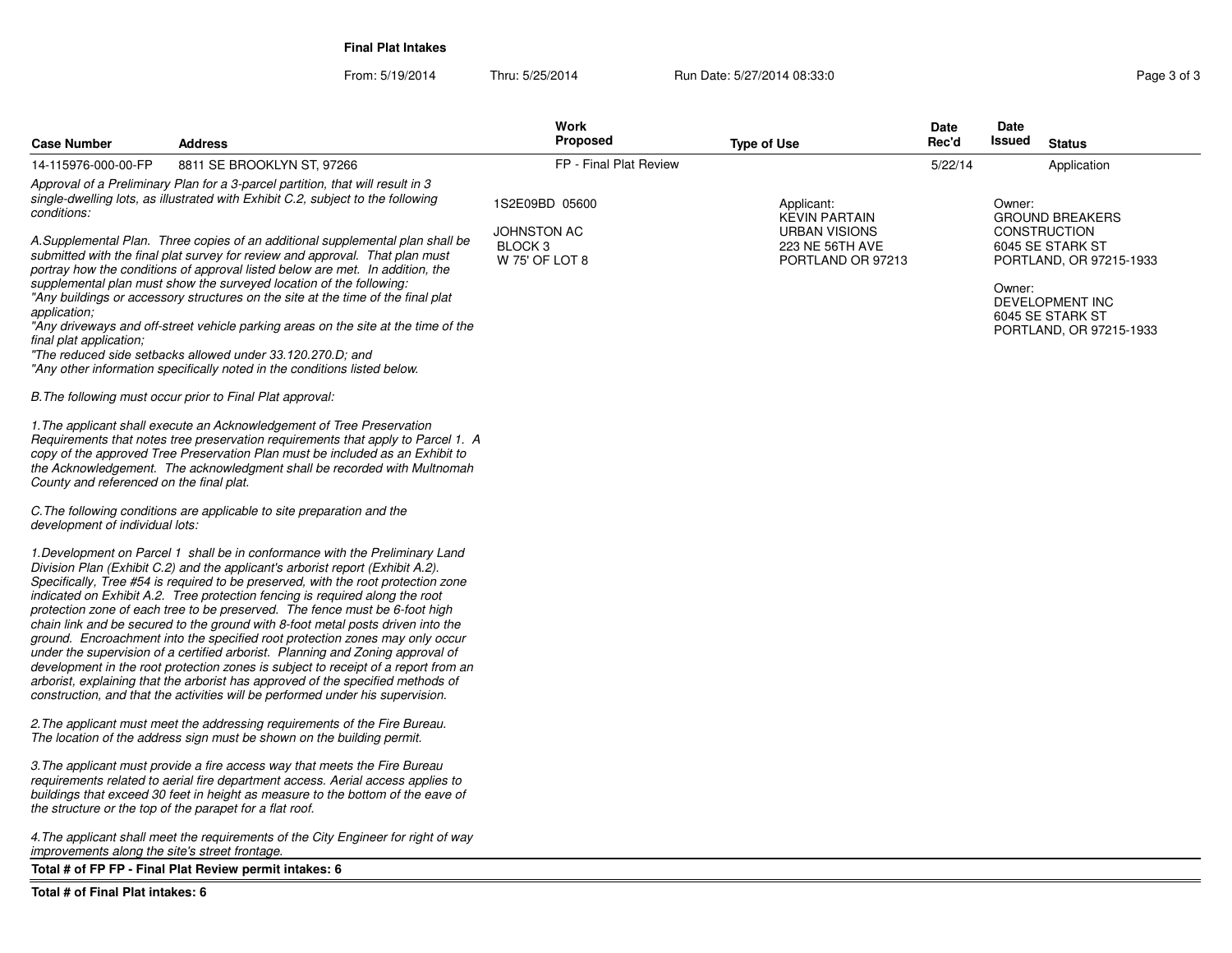From: 5/19/2014Thru: 5/25/2014 Run Date: 5/27/2014 08:33:0

| Page 1 of 5 |  |  |
|-------------|--|--|
|             |  |  |

|                                                 |                                                                                                                                                                | <b>Work</b>                                                                                            |                                                                             | <b>Date</b> | <b>Date</b>                                                                     |
|-------------------------------------------------|----------------------------------------------------------------------------------------------------------------------------------------------------------------|--------------------------------------------------------------------------------------------------------|-----------------------------------------------------------------------------|-------------|---------------------------------------------------------------------------------|
| <b>Case Number</b>                              | <b>Address</b>                                                                                                                                                 | <b>Proposed</b>                                                                                        | <b>Type of Use</b>                                                          | Rec'd       | <b>Issued</b><br><b>Status</b>                                                  |
| 14-159658-000-00-LU                             | 7722 SE 64TH AVE, 97206                                                                                                                                        | AD - Adjustment                                                                                        | Type 2 procedure                                                            | 5/21/14     | Pending                                                                         |
| AD to allow ADU to exceed 800 square feet       |                                                                                                                                                                |                                                                                                        |                                                                             |             |                                                                                 |
|                                                 |                                                                                                                                                                | 1S2E20CB 04800                                                                                         | Applicant:<br><b>KYM NGUYEN</b>                                             |             | Owner:<br>AAV ONE LLC                                                           |
|                                                 |                                                                                                                                                                | <b>BRIGHTON PK ADD</b><br>BLOCK 4<br>N 34' OF LOT 9&10<br>LOT 11                                       | PO BOX 8464<br>PORTLAND OR 97207                                            |             | CONCEPT DESIGN & ASSOCIATES 8733 SE DIVISION ST #201<br>PORTLAND, OR 97266-1470 |
| 14-159475-000-00-LU                             | 3103 NW WILSON ST - Unit A, 97210                                                                                                                              | AD - Adjustment                                                                                        | Type 2 procedure                                                            | 5/21/14     | Application                                                                     |
| <b>Accessory Dwelling Unit</b>                  | Adjustment request to 33.205.030.-Design Standards for Roof pitch, windows and<br>eaves, and exterior finish materials and trim to convert existing shop to an | 1N1E29CA 05501                                                                                         | Applicant:                                                                  |             | Owner:                                                                          |
|                                                 |                                                                                                                                                                | PARTITION PLAT 1997-62<br>LOT <sub>1</sub>                                                             | Mark Larson<br>3103 NW Wilson St<br>Portland, OR 97210                      |             | <b>MARK L LARSON</b><br>3103 NW WILSON ST<br>PORTLAND, OR 97210-1958            |
| 14-158947-000-00-LU                             | 5330 NE 109TH AVE, 97220                                                                                                                                       | AD - Adjustment                                                                                        | Type 2 procedure                                                            | 5/20/14     | Pending                                                                         |
|                                                 | Reduce parking/landscape setback from 5 feet to 4 feet.                                                                                                        |                                                                                                        |                                                                             |             |                                                                                 |
|                                                 |                                                                                                                                                                | 1N2E22BA 01900                                                                                         | Applicant:<br><b>Robert Kabusreiter</b>                                     |             | Owner:<br><b>GARY EFFENBERGER</b>                                               |
|                                                 |                                                                                                                                                                | <b>PARKROSE &amp; RPLT</b><br>BLOCK 100<br>S 59.85' OF N 119.85' OF LOT 5 EXC E 127' &<br>EXC PT IN ST | 7705 SW Norwood<br>Tualatin, 97062                                          |             | <b>BODEN STORE FIXTURES INC</b><br>5335 NE 109TH AVE<br>PORTLAND OR 97220       |
| 14-158327-000-00-LU                             | 1554 N JESSUP ST, 97217                                                                                                                                        | AD - Adjustment                                                                                        | Type 2 procedure                                                            | 5/19/14     | Pending                                                                         |
|                                                 |                                                                                                                                                                | 1N1E16DD 14100                                                                                         | Applicant:<br><b>JEFF ORR</b>                                               |             | Owner:<br><b>JEFFREY RORR</b>                                                   |
|                                                 |                                                                                                                                                                | <b>HAVELOCK</b><br>BLOCK <sub>2</sub><br>LOT <sub>6</sub>                                              | 1554 N Jessup Street<br>PORTLAN OR. 97217                                   |             | 12600 SW CRESCENT ST #401<br>BEAVERTON, OR 97005-1730                           |
| 14-158506-000-00-LU<br>AD to building coverage. | 4709 NE 50TH PL, 97218                                                                                                                                         | AD - Adjustment                                                                                        | Type 2 procedure                                                            | 5/19/14     | Pendina                                                                         |
|                                                 |                                                                                                                                                                | 1N2E19BD 09200                                                                                         | Applicant:<br><b>TROY CLAYTON</b><br>7606 NE 11TH AVE<br>PORTLAND, OR 97211 |             | Owner:<br>SGT ED CULLY LLC<br>0235 SW RIDGE DR<br>PORTLAND, OR 97219-6544       |
| 14-160400-000-00-LU                             | 409 SE 70TH AVE, 97215                                                                                                                                         | AD - Adjustment                                                                                        | Type 2 procedure                                                            | 5/22/14     | Application                                                                     |
| Ad to side setback for detached garage          |                                                                                                                                                                |                                                                                                        |                                                                             |             |                                                                                 |
|                                                 |                                                                                                                                                                | 1N2E32CD 14300                                                                                         | Applicant:<br>DIANE J REDD                                                  |             | Owner:<br>DANNY R WILSON                                                        |
|                                                 |                                                                                                                                                                | <b>MORNINGSIDE</b><br><b>BLOCK1</b><br>LOT <sub>1</sub>                                                | 433 SE GILHAM AVE<br>PORTLAND, OR 97215-1427                                |             | 433 SE GILHAM AVE<br>PORTLAND, OR 97215-1427                                    |

**Total # of LU AD - Adjustment permit intakes: 6**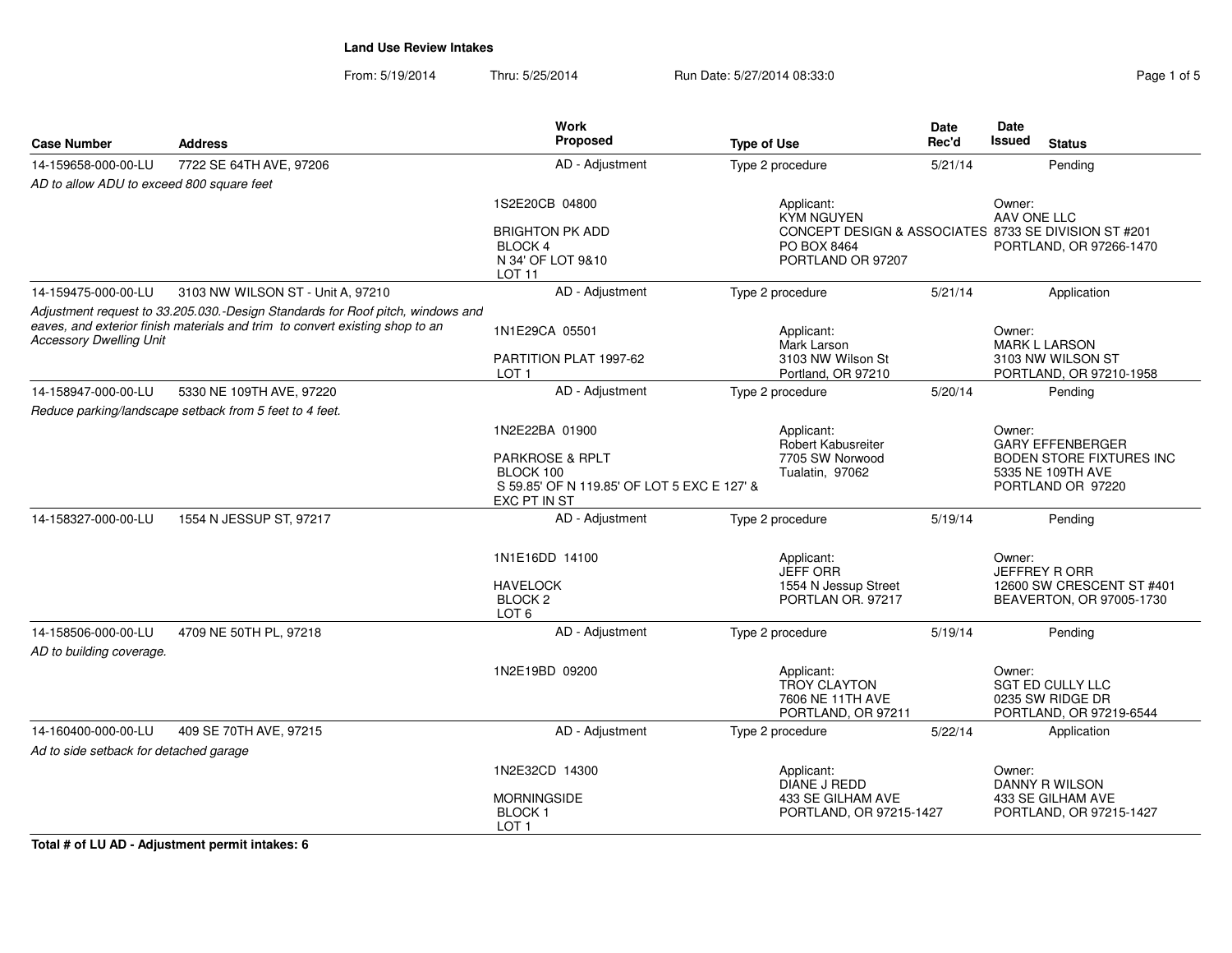From: 5/19/2014Thru: 5/25/2014 Run Date: 5/27/2014 08:33:0

| Page 2 of 5 |  |  |
|-------------|--|--|

| <b>Case Number</b>                         | <b>Address</b>                                                     | <b>Work</b><br>Proposed                                                         | <b>Type of Use</b>                                                   | <b>Date</b><br>Rec'd                                                  | <b>Date</b><br><b>Issued</b><br><b>Status</b>                                   |  |
|--------------------------------------------|--------------------------------------------------------------------|---------------------------------------------------------------------------------|----------------------------------------------------------------------|-----------------------------------------------------------------------|---------------------------------------------------------------------------------|--|
| 14-160644-000-00-LU                        | 2128 SE HAWTHORNE BLVD, 97214                                      | <b>CU</b> - Conditional Use                                                     | Type 2 procedure                                                     | 5/23/14                                                               | Application                                                                     |  |
| Rooftop facility                           |                                                                    |                                                                                 |                                                                      |                                                                       |                                                                                 |  |
|                                            |                                                                    | 1S1E02DA 03600                                                                  | Applicant:<br>NOAH GRODZIN                                           |                                                                       | Owner:<br>JANE M LUNDIN<br>1400 PINNACLE CT #411                                |  |
|                                            |                                                                    | <b>COLONIAL HTS</b><br>BLOCK <sub>2</sub><br>LOT <sub>1</sub><br>N 30' OF LOT 2 |                                                                      | <b>CASCADIA PM</b><br>5501 NE 109TH CT SUITE A2<br>VANCOUVER WA 98662 |                                                                                 |  |
| 14-148742-000-00-LU                        | 536 SE 55TH AVE, 97215                                             | <b>CU</b> - Conditional Use                                                     | Type 2 procedure                                                     | 5/19/14                                                               | Pending                                                                         |  |
| Conditional Use Review for Bed & Breakfast |                                                                    |                                                                                 |                                                                      |                                                                       |                                                                                 |  |
|                                            |                                                                    | 1S2E06AB 01300                                                                  | Applicant:<br>GUILLERMO MACIEL                                       |                                                                       | Owner:<br>JODIE EMMETT                                                          |  |
|                                            |                                                                    | SECTION 06 1S 2E<br>TL 1300 0.25 ACRES                                          | 536 SE 55TH AVE                                                      | PORTLAND, OR 97215-1816                                               |                                                                                 |  |
|                                            |                                                                    |                                                                                 |                                                                      |                                                                       | Owner:<br><b>GUILLERMO MACIEL</b><br>536 SE 55TH AVE<br>PORTLAND, OR 97215-1816 |  |
| 14-160623-000-00-LU                        | 3207 NE WEIDLER ST, 97232                                          | <b>CU</b> - Conditional Use                                                     | Type 2 procedure                                                     | 5/23/14                                                               | Application                                                                     |  |
|                                            |                                                                    | 1N1E25CD 11400                                                                  | Applicant:<br>SHANIN PRUSIA                                          |                                                                       | Owner:<br><b>GRANT PARK VILLAGE LLC</b>                                         |  |
|                                            |                                                                    | <b>BROADWAY ADD</b><br><b>BLOCK 5 TL 11400</b><br><b>LAND &amp; IMPS</b>        | <b>URBAN WIRELESS</b><br>10376 SE SUNBURST WAY<br>PORTLAND OR 97086  |                                                                       | 1015 NW 11TH AVE<br>PORTLAND, OR 97209-3496                                     |  |
|                                            |                                                                    | SEE R162224 (R276000702) FOR BILLBOARD                                          |                                                                      |                                                                       |                                                                                 |  |
| 14-160621-000-00-LU                        |                                                                    | <b>CU</b> - Conditional Use                                                     | Type 2 procedure                                                     | 5/23/14                                                               | Application                                                                     |  |
|                                            | Total # of LU CU - Conditional Use permit intakes: 4               |                                                                                 |                                                                      |                                                                       |                                                                                 |  |
| 14-159904-000-00-LU                        | 100 SW MARKET ST, 97201                                            | DZ - Design Review                                                              | Type 2 procedure                                                     | 5/21/14                                                               | Pending                                                                         |  |
|                                            | DZ for landscaping, storefront improvements, signage and lighting. |                                                                                 |                                                                      |                                                                       |                                                                                 |  |
|                                            |                                                                    | 1S1E03CB 00700                                                                  | Applicant:<br><b>SUSAN SAGY</b>                                      |                                                                       | Owner:<br><b>CSHV FIRST AND MARKET LLC</b>                                      |  |
|                                            |                                                                    | SOUTH AUDITORIUM ADD<br><b>BLOCK A</b><br>LOT 2 TL 700                          | W3 PARTNERS, LLC<br>711 GRAND AVE., SUITE 240<br>SAN RAFAEL CA 97091 |                                                                       | 1420 FIFTH AVE #2020<br>SEATTLE, WA 98101-2337                                  |  |

**Total # of LU DZ - Design Review permit intakes: 1**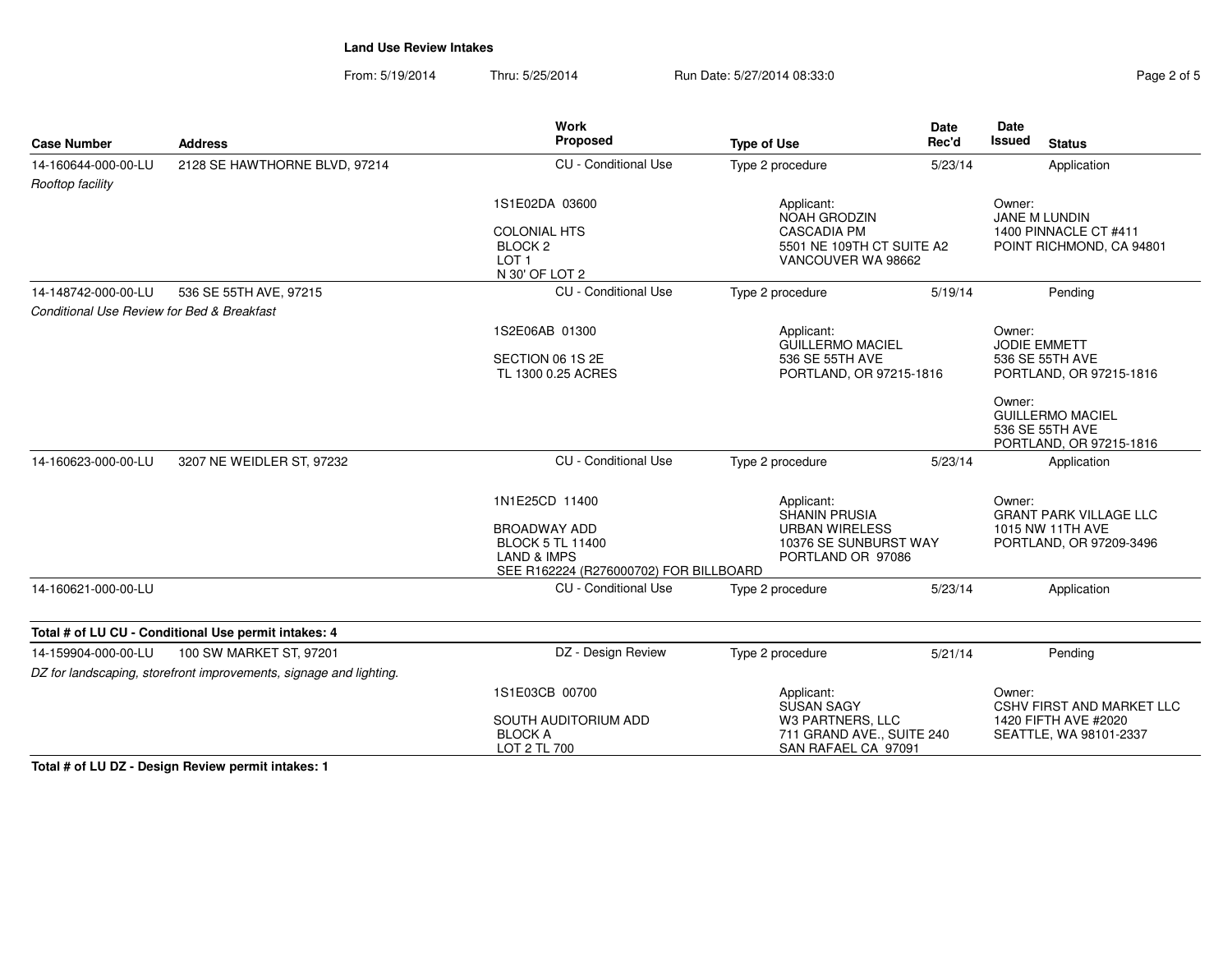| <b>Case Number</b>                                                 | <b>Address</b>                                                                       | Work<br>Proposed                                                              | <b>Type of Use</b>                                                                                                         | Date<br>Rec'd | Date<br><b>Issued</b><br><b>Status</b>                                                           |  |
|--------------------------------------------------------------------|--------------------------------------------------------------------------------------|-------------------------------------------------------------------------------|----------------------------------------------------------------------------------------------------------------------------|---------------|--------------------------------------------------------------------------------------------------|--|
| 14-160886-000-00-LU                                                | 12520 NE WHITAKER WAY, 97230                                                         | <b>EN</b> - Environmental Review                                              | Type 2 procedure                                                                                                           | 5/23/14       | Application                                                                                      |  |
|                                                                    | Environmental Review for alteration of a stormwater discharge to the slough          |                                                                               |                                                                                                                            |               |                                                                                                  |  |
|                                                                    |                                                                                      | 1N2E23BB 00800<br>SPACE INDUSTRIAL PK<br>BLOCK <sub>2</sub><br>LOT 2&3 TL 800 | Applicant:<br>DENNIS CAUDELL<br>PARADISE GROUP GENERAL<br><b>CONTRACTORS</b><br>20659 NE LAKESIDE DR<br>FAIRVIEW, OR 97024 |               | Owner:<br>HONCO INVESTMENT COMPANY<br><b>LLC</b><br><b>PO BOX 547</b><br>SAN JOSE, CA 95106-0547 |  |
|                                                                    | Total # of LU EN - Environmental Review permit intakes: 1                            |                                                                               |                                                                                                                            |               |                                                                                                  |  |
| 14-160287-000-00-LU                                                | 4949 SW LANDING DR                                                                   | GW - Greenway                                                                 | Type 2 procedure                                                                                                           | 5/22/14       | Application                                                                                      |  |
|                                                                    | Greenway Review for proposed 6-story multi-dwelling residential project              |                                                                               |                                                                                                                            |               |                                                                                                  |  |
|                                                                    |                                                                                      | 1S1E15BA 00601                                                                | Applicant:                                                                                                                 |               | Owner:                                                                                           |  |
|                                                                    |                                                                                      | PARTITION PLAT 2003-77<br>LOT <sub>1</sub>                                    | KATHERINE SCHULTZ<br><b>GBD ARCHITECTS</b><br>1120 NW COUCH ST STE 300<br>PORTLAND OR 97209                                |               | MACADAM LANDING<br><b>APARTMENTS LLC</b><br>710 NW 14TH AVE 2ND FLOOR<br>PORTLAND, OR 97209      |  |
|                                                                    | Total # of LU GW - Greenway permit intakes: 1                                        |                                                                               |                                                                                                                            |               |                                                                                                  |  |
| 14-158006-000-00-LU                                                | 2239 NE 19TH AVE, 97212                                                              | HR - Historic Resource                                                        | Type 1 procedure new                                                                                                       | 5/21/14       | Pending                                                                                          |  |
|                                                                    | Replace garage doors on existing contributing garage in Irvington Historic District. | Review                                                                        |                                                                                                                            |               |                                                                                                  |  |
|                                                                    |                                                                                      | 1N1E26DB 10900<br><b>IRVINGTON</b><br>BLOCK 36<br>LOT 1&2                     | Applicant:<br><b>BILL GREENE</b><br>2239 NE 19th Ave.<br>Portland, OR 97212                                                |               | Owner:<br><b>WILLIAM R GREENE</b><br>2239 NE 19TH AVE<br>PORTLAND, OR 97212-4616                 |  |
|                                                                    |                                                                                      |                                                                               |                                                                                                                            |               | Owner:<br>ANNE H POPE<br>2239 NE 19TH AVE<br>PORTLAND, OR 97212-4616                             |  |
| 14-160897-000-00-LU                                                | 2337 NW JOHNSON ST, 97210                                                            | HR - Historic Resource<br>Review                                              | Type 1 procedure new                                                                                                       | 5/23/14       | Application                                                                                      |  |
|                                                                    | HRR for removing two windows and moving two windows on west facade.                  |                                                                               |                                                                                                                            |               |                                                                                                  |  |
|                                                                    |                                                                                      | 1N1E33BC 08900<br>KINGS 2ND ADD<br>BLOCK <sub>3</sub>                         | Applicant:<br><b>VIRGINIA GREENE</b><br>2233 NE 11TH AVENUE<br>PORTLAND, OR 97212                                          |               | Owner:<br><b>DAVID KABAT</b><br>2233 NE 11TH AVE<br>PORTLAND, OR 97212-4031                      |  |
|                                                                    |                                                                                      | LOT <sub>8</sub>                                                              |                                                                                                                            |               |                                                                                                  |  |
| 14-160297-000-00-LU<br>Historic Review for new proposed blade sign | 1441 NE BROADWAY, 97212                                                              | HR - Historic Resource<br>Review                                              | Type 1x procedure                                                                                                          | 5/22/14       | Application                                                                                      |  |
|                                                                    |                                                                                      | 1N1E26DC 12800                                                                | Applicant:<br>ELIZABETH NATHAN                                                                                             |               | Owner:<br>RON PAUL BUILDING                                                                      |  |
|                                                                    |                                                                                      | <b>HOLLADAYS ADD</b><br>BLOCK 232<br>LOT 5 EXC PT IN ST<br>LOT 6              | EB AND BEAN LLC<br>1425 NE BROADWAY<br>PORTLAND, OR 97232                                                                  |               | <b>PARTNERSHIP</b><br>PO BOX 25501<br>PORTLAND, OR 97298-0501                                    |  |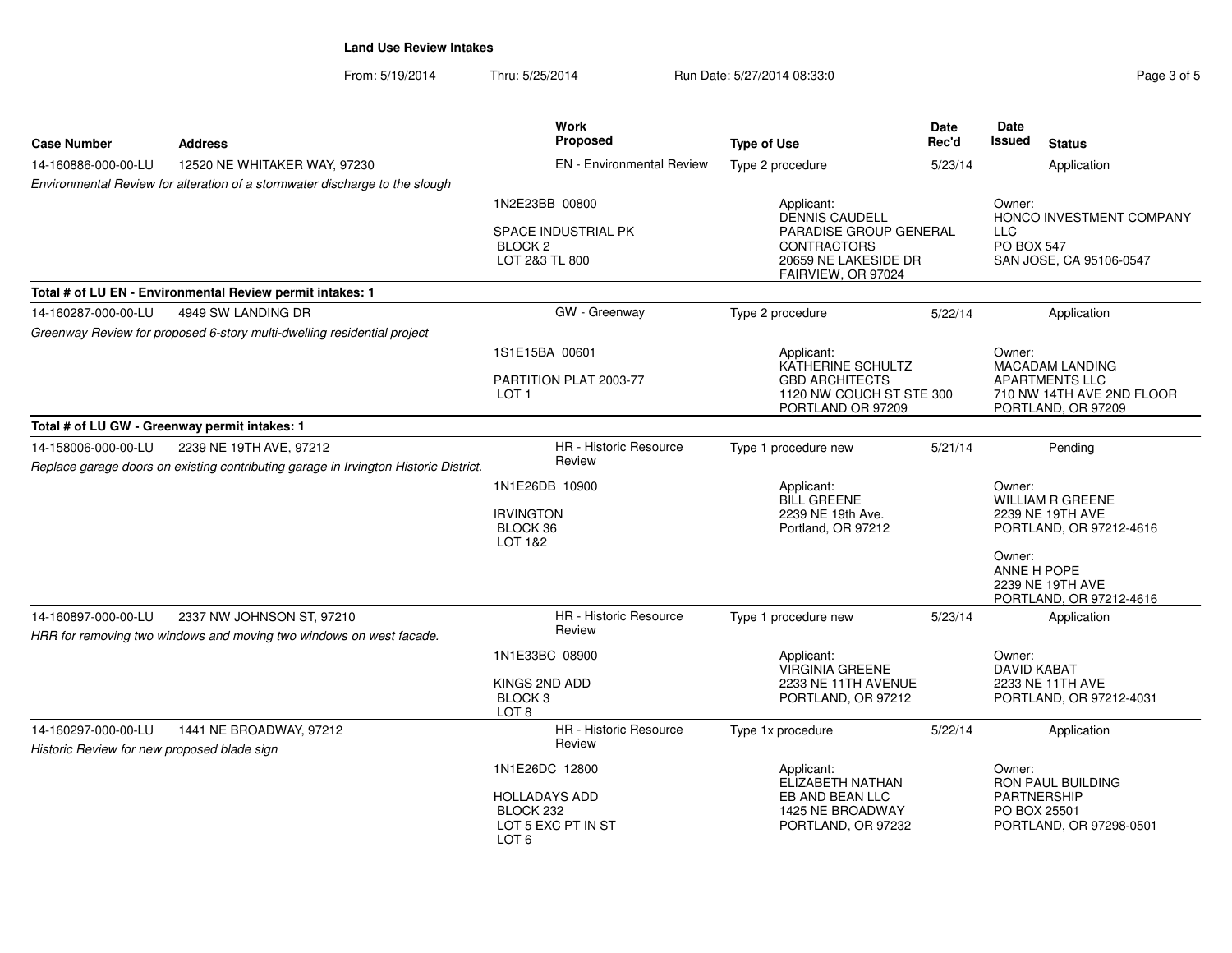| Page 4 of 5 |  |  |
|-------------|--|--|
|             |  |  |

| <b>Case Number</b>                                                                             | <b>Address</b>                                                                                                                          | <b>Work</b><br>Proposed                                                                                      | <b>Type of Use</b>                                                                                                                                       | Date<br>Rec'd                                                                                 | Date<br>Issued        | <b>Status</b>                                                                                          |
|------------------------------------------------------------------------------------------------|-----------------------------------------------------------------------------------------------------------------------------------------|--------------------------------------------------------------------------------------------------------------|----------------------------------------------------------------------------------------------------------------------------------------------------------|-----------------------------------------------------------------------------------------------|-----------------------|--------------------------------------------------------------------------------------------------------|
| 14-158646-000-00-LU<br>HRR for a new sign in Grand Historic District                           | 614 SE GRAND AVE, 97214                                                                                                                 | HR - Historic Resource<br>Review                                                                             | Type 1x procedure                                                                                                                                        | 5/19/14                                                                                       |                       | Pending                                                                                                |
|                                                                                                |                                                                                                                                         | 1S1E02BB 02400<br><b>EAST PORTLAND</b><br>BLOCK 123<br>LOT 1-4 EXC PT IN ST                                  | Applicant:<br>CALEB MEALEY<br>MEYER SIGN CO. OF OREGON<br>15205 SW 74th Ave<br><b>Tigard, OR 97224</b>                                                   | Owner:<br><b>MITTLEMAN PROPERTIES</b><br>2800 EAST LAKE ST<br>MINNEAPOLIS, MN 55406<br>Owner: |                       |                                                                                                        |
|                                                                                                |                                                                                                                                         |                                                                                                              |                                                                                                                                                          |                                                                                               |                       | <b>MILES NEWMARK</b><br><b>MITTLEMAN PROPERTIES</b><br>9200 SW BARNES RD, SUITE C<br>PORTLAND OR 97225 |
| 2216 NE 21ST AVE, 97212<br>14-159642-000-00-LU<br>Addtion to 1st and 2nd floor in rear of home |                                                                                                                                         | <b>HR</b> - Historic Resource<br>Review                                                                      | Type 2 procedure                                                                                                                                         | 5/21/14                                                                                       |                       | Application                                                                                            |
|                                                                                                |                                                                                                                                         | 1N1E26DA 13200<br><b>IRVINGTON</b><br>BLOCK <sub>21</sub><br>LOT <sub>17</sub><br>S 5' OF LOT 18             |                                                                                                                                                          |                                                                                               | Owner:<br>PO BOX 3036 | RED SQUARE DEVELOPMENT LLC<br>CLACKAMAS, OR 97015-3036                                                 |
| 14-160919-000-00-LU<br>3037 N WILLIAMS AVE, 97227<br>HR for three-story duplex.                |                                                                                                                                         | <b>HR</b> - Historic Resource<br>Review                                                                      | Type 2 procedure                                                                                                                                         | 5/23/14                                                                                       | Application           |                                                                                                        |
|                                                                                                |                                                                                                                                         | 1N1E27AB 13600                                                                                               | Applicant:<br><b>ROBERT FRY</b><br>COLAB ARCHITECTURE & URBAN 1409 NE 17TH AVE<br><b>DESIGN LLC</b><br>421 SW 6TH AVENUE, STE 1250<br>PORTLAND, OR 97204 |                                                                                               | Owner:                | TIMOTHY P BROWN<br>PORTLAND, OR 97232                                                                  |
| 14-158469-000-00-LU                                                                            | 6435 NE 8TH AVE, 97211<br>Historic Resource review for addition of second story to a contributing structure in                          | HR - Historic Resource<br>Review                                                                             | Type 2 procedure                                                                                                                                         | 5/19/14                                                                                       |                       | Pending                                                                                                |
| <b>Woodlawn Conservation District</b>                                                          |                                                                                                                                         | 1N1E14CB 02600<br><b>WOODLAWN HTS</b><br>BLOCK <sub>2</sub><br>LOT <sub>20</sub><br>POTENTIAL ADDITIONAL TAX | Applicant:<br><b>FILIP ANDREICA</b><br>29845 SW FARMINGTON RD<br>HILLSBORO, OR 97123                                                                     |                                                                                               | Owner:<br>Owner:      | <b>FILIP ANDREICA</b><br>29845 SW FARMINGTON RD<br>HILLSBORO, OR 97123<br>ELEONORA ANDREICA            |
|                                                                                                |                                                                                                                                         |                                                                                                              |                                                                                                                                                          |                                                                                               |                       | 29845 SW FARMINGTON RD<br>HILLSBORO, OR 97123                                                          |
|                                                                                                | Total # of LU HR - Historic Resource Review permit intakes: 7                                                                           |                                                                                                              |                                                                                                                                                          |                                                                                               |                       |                                                                                                        |
| 14-161051-000-00-LU                                                                            | 6504 NE 29TH AVE, 97211                                                                                                                 | IM - Impact Mitigation Plan                                                                                  | Type 2 procedure                                                                                                                                         | 5/23/14                                                                                       |                       | Application                                                                                            |
|                                                                                                | Amendment to Impact Mitigation Plan to change IMP boundary in NE part of site<br>with future vacation of street and parking/plaza areas | 1N1E13BD 09900                                                                                               |                                                                                                                                                          |                                                                                               | Owner:                | <b>CONCORDIA UNIVERSITY</b>                                                                            |
|                                                                                                |                                                                                                                                         | SUNDERLAND AC & PLAT 3<br><b>BLOCK A</b><br>S 125' OF LOT 10                                                 |                                                                                                                                                          |                                                                                               |                       | 2811 NE HOLMAN ST<br>PORTLAND, OR 97211-6067                                                           |